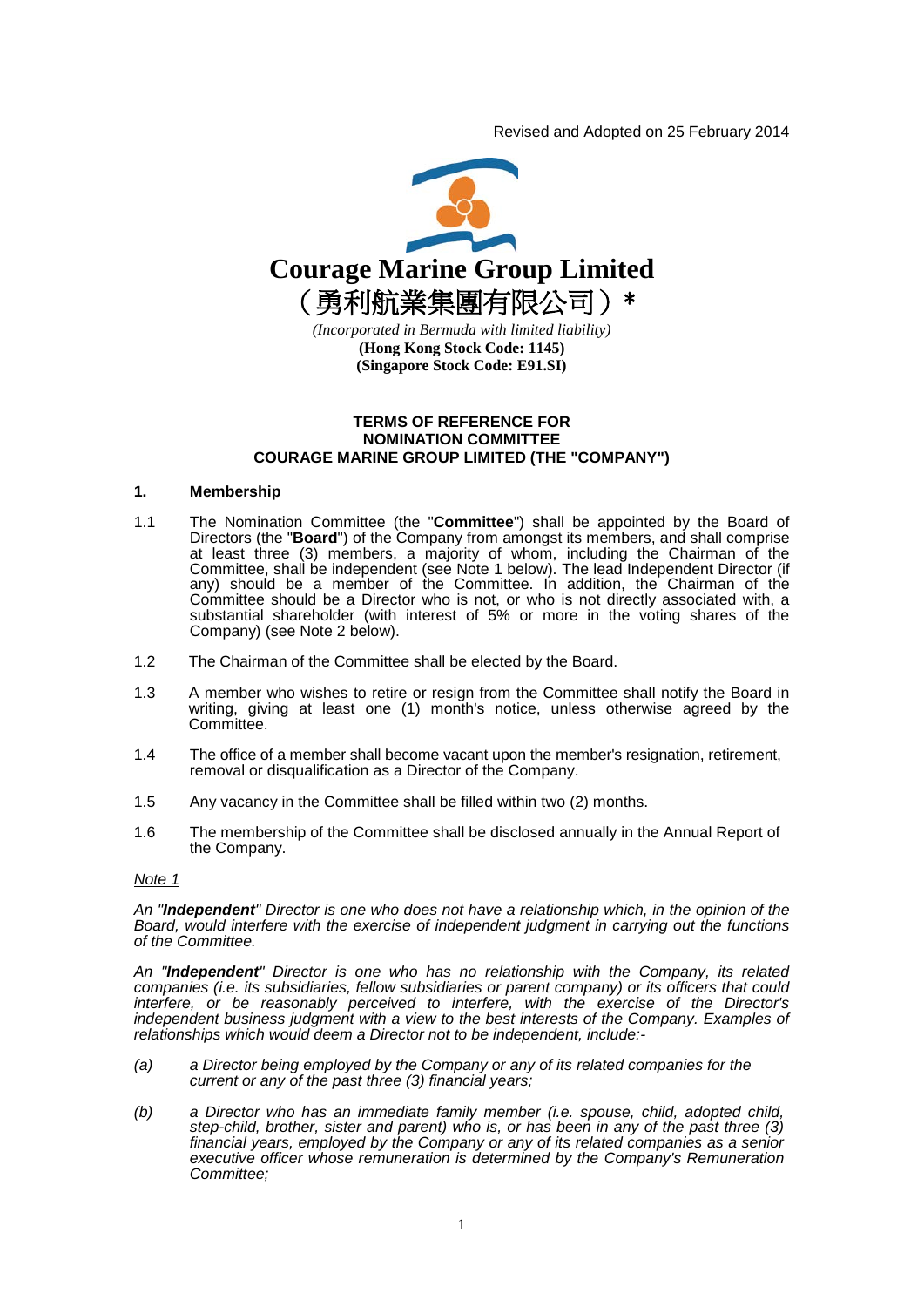- *(c) a Director, or an immediate family member, accepting any significant compensation from the Company or any of its related companies for the provision of services for the current or immediate past financial year, other than compensation for board service;*
- *(d) a Director, or an immediate family member, being a substantial shareholder of or a partner in (with 5% or more stake), or an executive officer of, or a Director of any for-profit business organisation to which the Company or any of its subsidiaries made, or from which the Company or any of its subsidiaries received, significant payments or material services in the current or immediate past financial year. As a guide, payments (except for transactions involving standard services with published rates or routine and retail transactions and relationships (for instance, credit card or bank or brokerage or mortgage or insurance accounts or transactions), unless special or favourable treatment is accorded) aggregated over any financial year in excess of S\$200,000 should generally be deemed significant;*
- *(e) a Director who is a 10% shareholder or an immediate family member of a 10% shareholder of the company; or*
- *(f) a Director who is or has been directly associated with a 10% shareholder of the company, in the current or immediate past financial year.*

*The six relationships set out above are not exhaustive, and are examples of situations which would deem a Director to be not independent. In addition to the above relationships, the factors set out in Rule 3.13 of The Rules Governing the Listing of Securities on The Stock Exchange of Hong Kong ("HKEx Rules") shall be taken into account in assessing whether a Non-Executive Director is independent. In the event of any conflict between the above relationships and the factors set out in Rule 3.13 of HKEx Rules, the more onerous provisions shall prevail. Furthermore, the independence of a Director who has served on the Board beyond nine (9) years from the date of his first appointment should be subject to particularly rigorous review.*

*If the Company wishes, in spite of the existence of one or more of the relationships in the paragraph above or the factors set out in Rule 3.13 of HKEx Rules, to consider the Director as independent, it should disclose in full the nature of the Director's relationship and bear responsibility for explaining why the Director should be considered independent prior to his appointment.*

*A "10% shareholder" shall refer to a person who has an interest or interests in one or more voting shares in the company and the total votes attached to that share, or those shares, is not less than 10% of the total votes attached to all the voting shares in the company. "Voting shares" exclude treasury shares.*

*A Director will be considered "directly associated" with a 10% shareholder when the Director is accustomed or under an obligation, whether formal or informal, to act in accordance with the directions, instructions or wishes of the 10% shareholder in relation to the corporate affairs of the corporation in the current or immediate past financial year. A Director will not be considered "directly associated" with a 10% shareholder by reason only of his or her appointment having been proposed by that 10% shareholder.*

## *Note 2*

*A Director will be considered "directly associated" to a substantial shareholder when the Director is accustomed or under an obligation, whether formal or informal, to act in accordance with the directions, instructions or wishes of the substantial shareholder.*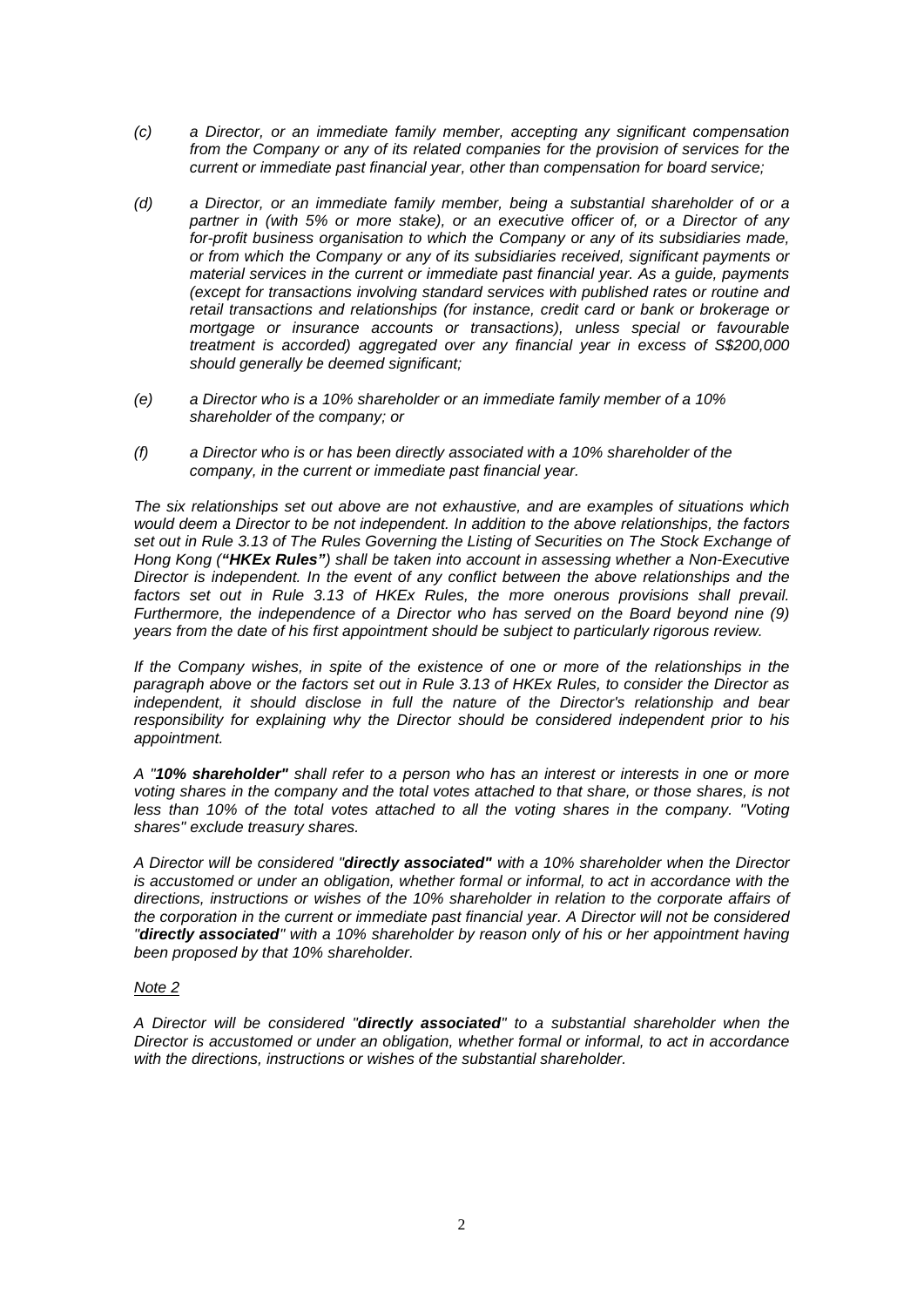# **2. Administration**

# 2.1 Meetings

- (a) The Committee shall meet at least once a year and is authorised to meet together at any place for the despatch of business, adjourn and otherwise regulate their meetings as they think fit and questions arising at any meeting shall be decided by a majority of votes. In the event of an equality of votes, the Chairman of the meeting at which the proceedings were held shall have a casting vote.
- (b) The Committee may meet together either in person or by conference telephone, conference television or similar communication equipment or any other form of audio or audio-visual communication by which all persons participating in the meeting are able to hear and be heard by all other participants, for the despatch of business, adjourn and otherwise regulate their meetings as they think fit and the quorum for such teleconference meetings shall be the same as the quorum required by a meeting of the Committee. A resolution passed by such a conference shall, notwithstanding that the members of the Committee are not present together at one (1) place at the time of the conference, be deemed to have been passed at a meeting of the Committee held on the day and at the time at which the conference was held and shall be deemed to have been held at the registered office of the Company, unless otherwise agreed and the members of the Committee participating at the meeting shall be deemed to be present at that meeting.
- (c) The Chairman of the Committee shall preside at each meeting. If the Chairman of the Committee is not present within fifteen minutes after the time appointed for holding the meeting, the members present may choose one of their number to be Chairman of the meeting so long as the appointed Chairman is an Independent Director.
- (d) Any member of the Committee shall have full discretion to invite any Director or member of the Management of the Company to attend meetings of the Committee.
- (e) The Committee shall cause minutes of all proceedings of the Committee to be entered in the Minute Book of the Company and those minutes shall be signed by the Chairman of the meeting at which the proceedings were held or by the Chairman of the next succeeding meeting.
- (f) Unless a meeting is required to be convened by law or regulation, a resolution in writing signed by all the members of the Committee (excluding members who abstain or who are disqualified from voting) for the time being shall be valid and effectual as a resolution duly passed at a meeting of the Committee duly convened and held notwithstanding that such signing may take place at different times or places.
- (g) The notice and agenda of meetings shall be circulated at least seven (7) days before the scheduled meetings to all members of the Board/Committee, unless otherwise agreed by the Committee.
- (h) A member of the Committee who is in any way whether directly or indirectly interested in a contract or proposed contract or arrangement with the Company shall declare the nature of his interest at a meeting of the Committee.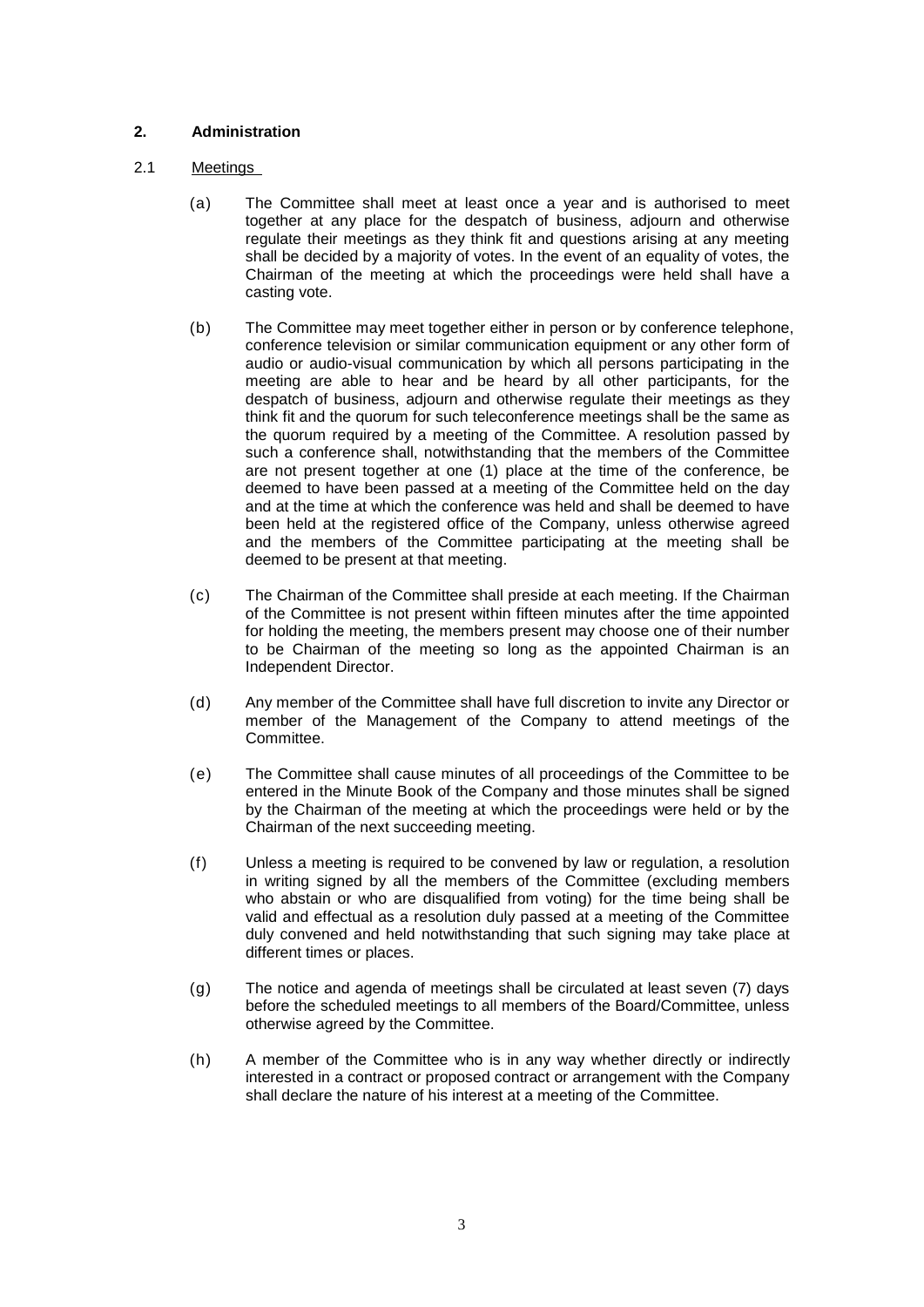- (i) A member of the Committee shall not vote in respect of any contract or proposed contract or arrangement with the Company in which he has directly or indirectly a personal material interest and if he shall do so his vote shall not be counted.
- (j) Each member of the Committee shall abstain from voting on any resolution in respect of the assessment of his performance or re-nomination as Director.

## 2.2 Quorum

No business shall be transacted at any meeting of the Committee unless a quorum is present when the meeting proceeds to business. For all purposes the quorum shall comprise a majority of the members of the Committee.

#### **3. Duties and Responsibilities**

- 3.1 The duties and responsibilities of the Committee shall be as follows:-
	- (a) to develop and maintain a formal and transparent process for the appointment and re-appointment of Directors (including alternate Directors, if applicable) to the Board and all things incidental including without limitation:-
		- (i) to review and make recommendations to the Board on relevant matters relating to all appointments to the Board (including the Company's policy for the nomination of Directors which contain nomination procedures, processes, and criteria to select and recommend candidates for directorship of the Company so that the Board has a balance of skills, experience and diversity of perspective appropriate to the requirements of the Company's business and specific needs) and succession planning for Directors in particular the Chairman and the Chief Executive Officer;
		- (ii) to identify individuals suitably qualified to become Board members and select or make recommendations to the Board on the selection of individuals nominated for directorships;
		- (iii) identify and make recommendations to the Board as to the Directors who are to retire by rotation and to be put forward for re-election at each annual general meeting of the Company, having regard to the Directors' contribution and performance (such as their attendance, preparedness, participation and candour), including, if applicable, as Independent Directors;
		- (iv) to re-nominate Directors (including, if applicable, an Independent Director) to the Board, having regard to the Director's contribution and performance (e.g. attendance, preparedness, participation and candour) (See Note 3 below);
		- (v) to determine annually whether or not a Director is independent in character and judgment and whether there are relationships or circumstances which are likely to affect, or could appear to affect the Director's judgment, bearing in mind the circumstances set forth in Guideline 2.3 and 2.4 of the Code of Corporate Governance 2012 (the "**Code**") (see Note 1 above) , Rule 3.13 of the HKEx Rules and other salient factors;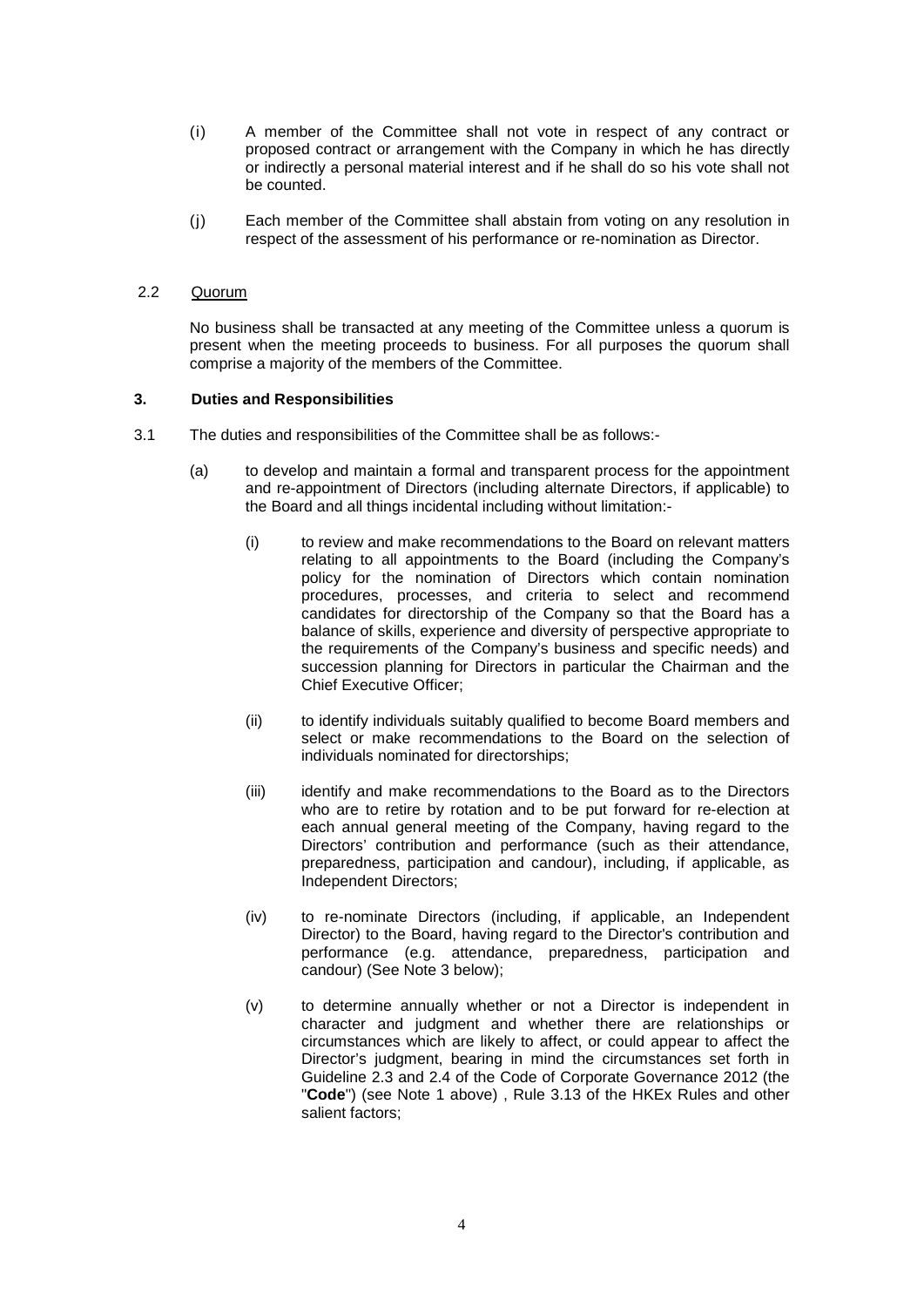- (vi) to review the independence of any Director who has served on the Board for more than nine (9) years from the date of his first appointment and the reasons for considering him as independent;
- (vii) at least once every financial year, review (and thereafter, make recommendations to the Board regarding) the Board structure, size, composition and core competencies, taking into account the balance between Executive and Non-Executive Directors and between Independent and Non-Independent Directors, and having regard at all times to the principles of corporate governance, the Code and the HKEx Rules;
- (viii) where a Director serves on multiple boards, the Committee has to decide whether or not such Director is able to and has been adequately carrying out his duties as a Director of the Company taking into consideration the Director's number of listed company board representations and other principal commitments;
- (ix) to recommend to the Board internal guidelines that address the competing time commitments that are faced when Directors serve on multiple boards and determining the maximum number of listed company board representations which any Director may hold;
- (x) where the appointment of an alternate Director to a Director is proposed, determining whether the alternate Director is familiar with the Company's affairs, is appropriately qualified and (in the case of an alternate Director to an independent Director) whether the alternate Director would similarly qualify as an Independent Director, and providing its views to the Board in relation thereto for the Board's consideration;
- (xi) to prepare a description of the process for the selection and appointment of new Directors to the Board, including disclosure on the search and nomination process;
- (xii) to review the structure, size and composition (including the skills, knowledge and experience) of the Board on a regular basis and at least annually and make recommendations to the Board regarding any proposed changes; and
- (xiii) to prepare an annual report comprising key information regarding the Directors. (see Note 4 below).
- (b) to assess the effectiveness of the Board as a whole and the contribution by each Director to the effectiveness of the Board (see Notes 5 and 6 below);
- (c) to decide how the performance of the Board may be evaluated and develop a process for evaluation of the performance of the Board, its Board Committees and Directors by proposing objective performance criteria (see Note 7 below). The Chairman should act on the results of the performance evaluation, and where appropriate, propose new members to be appointed to the Board or seek the resignation of Directors, in consultation with the Committee;
- (d) to review training and professional development programs for the Board;
- (e) to report to the Board its findings from time to time on matters arising and requiring the attention of the Committee; and